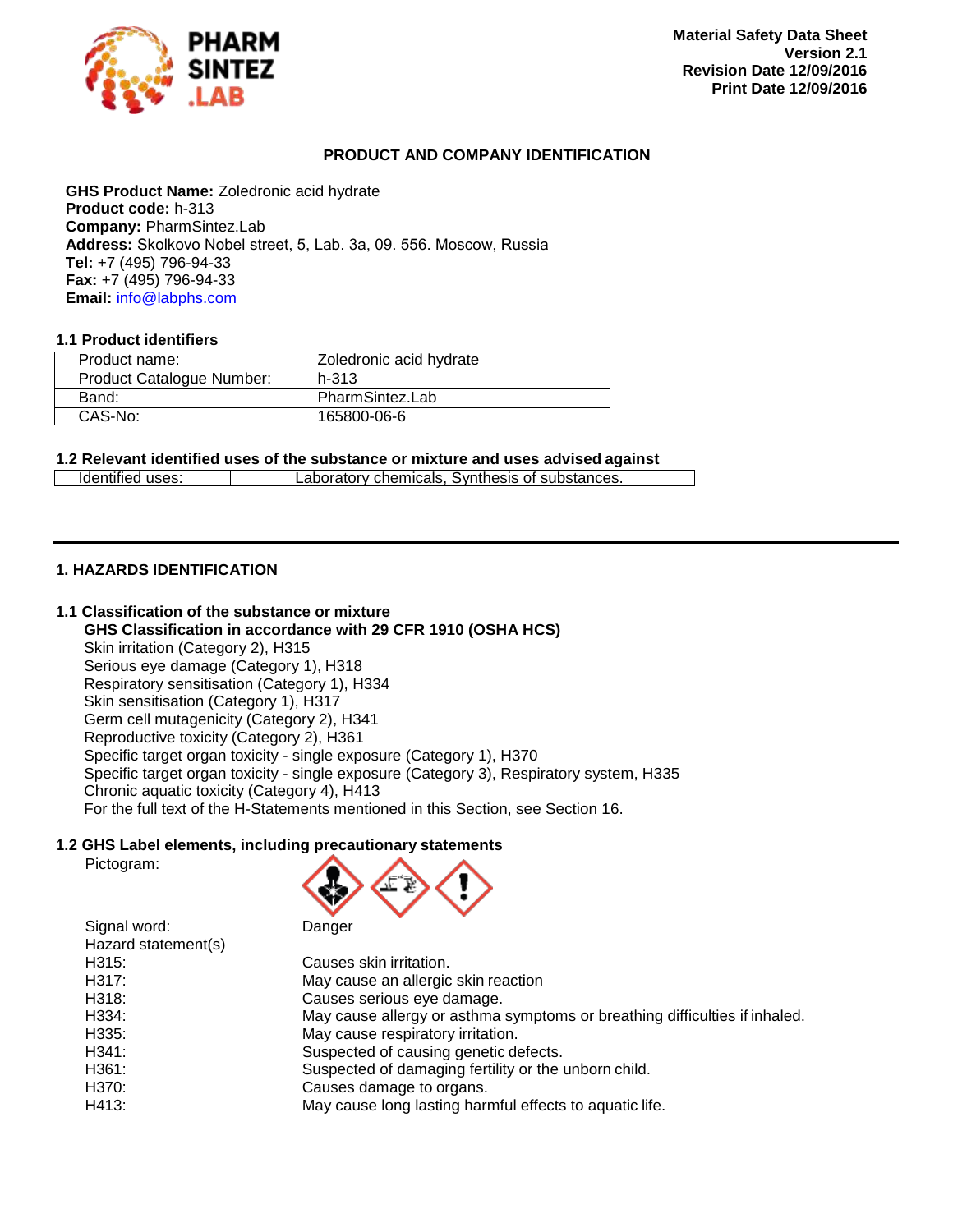| Precautionary statement(s) |                                                                                   |
|----------------------------|-----------------------------------------------------------------------------------|
| P201:                      | Obtain special instructions before use.                                           |
| P202:                      | Do not handle until all safety precautions have been read and understood.         |
| P260:                      | Do not breathe dust/ fume/ gas/ mist/ vapors/ spray.                              |
| P <sub>264</sub> :         | Wash skin thoroughly after handling.                                              |
| P270:                      | Do not eat, drink or smoke when using this product.                               |
| P271:                      | Use only outdoors or in a well-ventilated area.                                   |
| P272:                      | Contaminated work clothing should not be allowed out of the workplace.            |
| P273:                      | Avoid release to the environment.                                                 |
| P280:                      | Wear protective gloves/ eye protection/face protection.                           |
| $P302 + P352$ :            | IF ON SKIN: Wash with plenty of soap and water.                                   |
| $P304 + P340$ :            | IF INHALED: Remove victim to fresh air and keep at rest in a position comfortable |
|                            | for breathing.                                                                    |
| $P305 + P351 + P338$       | IF IN EYES: Rinse cautiously with water for several minutes. Remove               |
|                            | contact lenses, if present and easy to do. Continue rinsing.                      |
| P310:                      | Immediately call a POISON CENTER/doctor.                                          |
| P321:                      | Specific treatment (see supplemental first aid instructions on this label).       |
| P333 + P313:               | If skin irritation or rash occurs: Get medical advice/attention.                  |
| P362:                      | Take off contaminated clothing and wash before reuse.                             |
| $P403 + P233$ :            | Store in a well-ventilated place. Keep container tightly closed.                  |
| P405:                      | Store locked up.                                                                  |
| P501:                      | Dispose of contents/ container to an approved waste disposal plant.               |
|                            |                                                                                   |

### **1.3 Hazards not otherwise classified (HNOC) or not covered by GHS** - none

## **2. COMPOSITION/INFORMATION ON INGREDIENTS**

### **2.1 Substances**

| Synonyms:         | CGP 42446; CGP42446A; ZOL 446; zoledronate; zoledronate. brand name: |
|-------------------|----------------------------------------------------------------------|
|                   | Zometa; Reclast                                                      |
| Formula:          | $C_5H_{12}N_2O_8P_2$                                                 |
| Molecular weight: | 290.1                                                                |
| CAS-No:           | 165800-06-6                                                          |

#### **Hazardous components**

| Component                                                                        | <b>Classification</b>                                                          | Concentration |
|----------------------------------------------------------------------------------|--------------------------------------------------------------------------------|---------------|
| Zoledronic acid                                                                  | Skin Irrit. 2; Eye Dam. 1; Resp. Sens. 1; Skin Sens. 1; Muta. 2; Repr. 2; STOT | $\leq$ 100 %  |
| hvdrate                                                                          | SE 3; Aquatic Chronic 4; H315, H317, H318, H334, H335, H341, H361, H413        |               |
| For the full text of the H-Statements mentioned in this Section, see Section 16. |                                                                                |               |

### **3. FIRST AID MEASURES**

#### **3.1 Description of first aid measures**

#### **General advice**

Consult a physician. Show this safety data sheet to the doctor in attendance.Move out of dangerous area. **If inhaled**

If breathed in, move person into fresh air. If not breathing, give artificial respiration. Consult a physician. **In case of skin contact**

Wash off with soap and plenty of water. Take victim immediately to hospital. Consult a physician.

#### **In case of eye contact**

Rinse thoroughly with plenty of water for at least 15 minutes and consult a physician.

### **If swallowed**

Never give anything by mouth to an unconscious person. Rinse mouth with water. Consult a physician.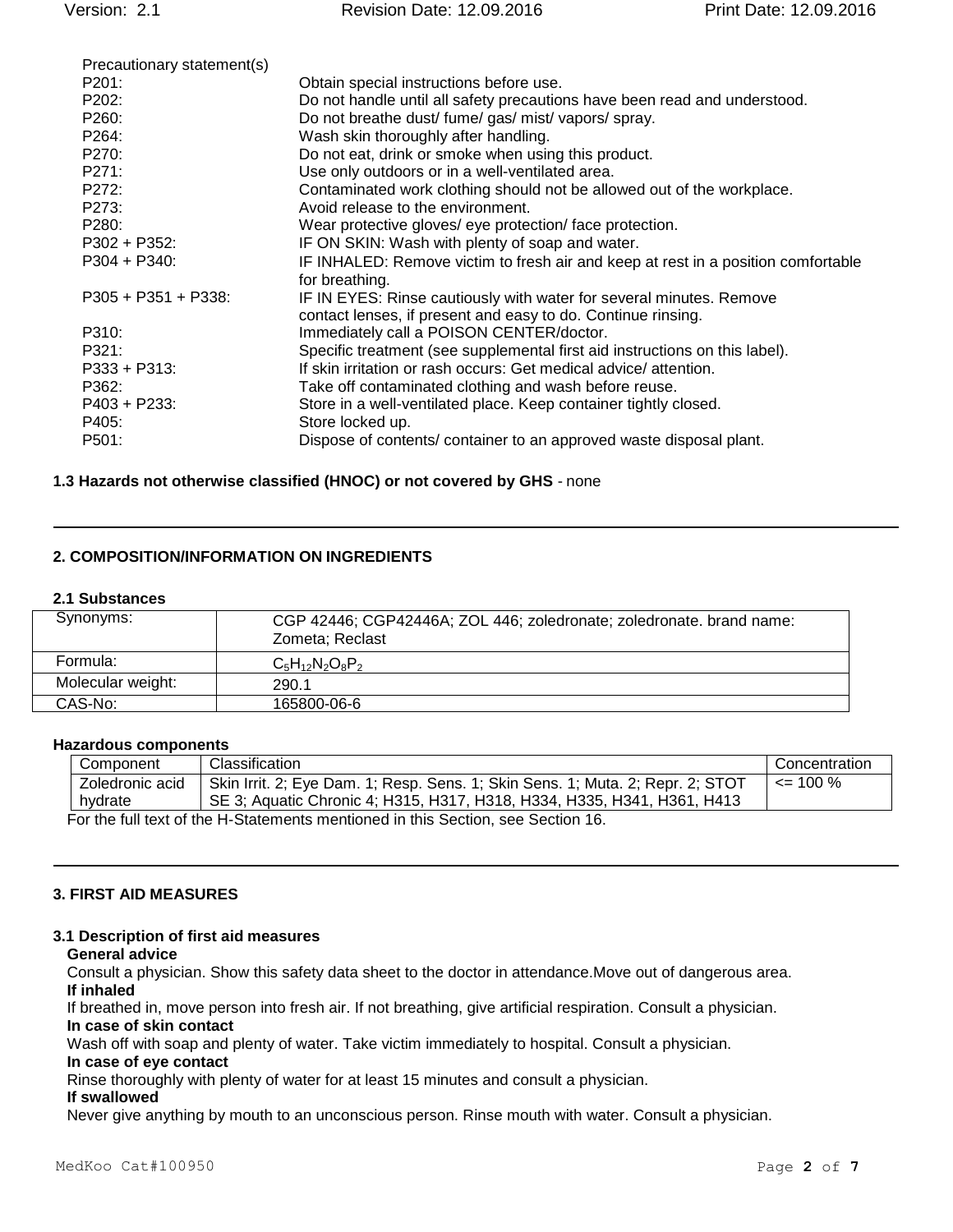# **3.2 Most important symptoms and effects, both acute and delayed**

The most important known symptoms and effects are described in the labelling (see section 2.2) and/or in section 11

# **3.3 Indication of any immediate medical attention and special treatment needed**

No data available

# **4. FIREFIGHTING MEASURES**

**4.1 Extinguishing media Suitable extinguishing**

**media**

Use water spray, alcohol-resistant foam, dry chemical or carbon dioxide.

- **4.2 Special hazards arising from the substance or mixture**
- No data available
- **4.3 Advice for firefighters**
	- Wear self-contained breathing apparatus for firefighting if necessary.
- **4.4 Further information**

No data available

# **5. ACCIDENTAL RELEASE MEASURES**

# **5.1 Personal precautions, protective equipment and emergency procedures**

Use personal protective equipment. Avoid dust formation. Avoid breathing vapors, mist or gas. Ensure adequate ventilation. Evacuate personnel to safe areas. Avoid breathing dust. For personal protection see section 8.

# **5.2 Environmental precautions**

Prevent further leakage or spillage if safe to do so. Do not let product enter drains.

## **5.3 Methods and materials for containment and cleaning up**

Pick up and arrange disposal without creating dust. Sweep up and shovel. Keep in suitable, closed containers for disposal.

**5.4 Reference to other sections**

For disposal see section 13.

# **6. HANDLING AND STORAGE**

# **6.1 Precautions for safe handling**

Avoid contact with skin and eyes. Avoid formation of dust and aerosols. Provide appropriate exhaust ventilation at places where dust is formed. For precautions see section 2.2.

# **6.2 Conditions for safe storage, including any incompatibilities**

Keep container tightly closed in a dry and well-ventilated place. Recommended storage temperature: 2 - 8 °C for short term (weeks to 3 months) or -20°C for long term (3 months to years).

Keep in a dry place.

# **6.3 Specific end use(s)**

Apart from the uses mentioned in section 1.2 no other specific uses are stipulated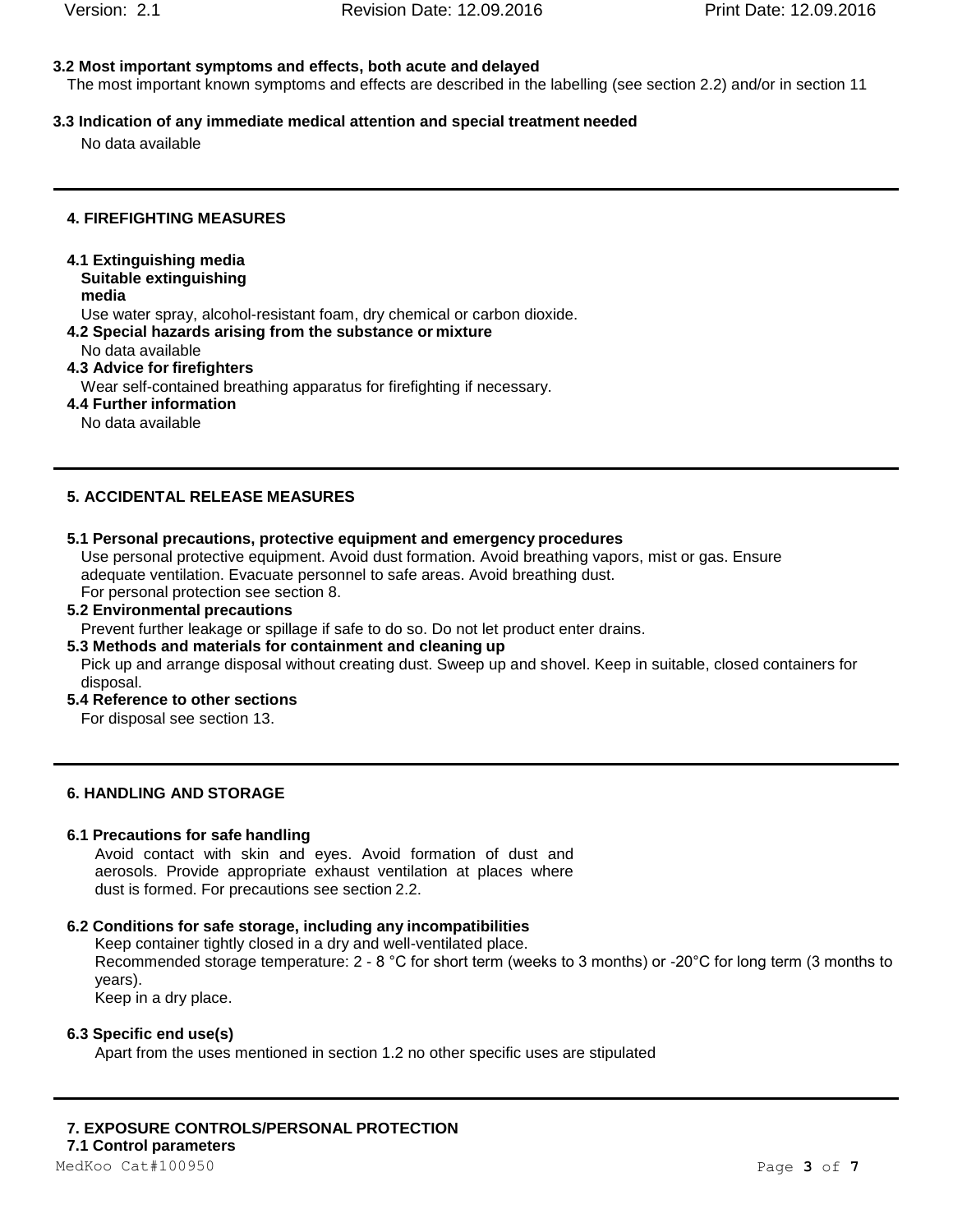## **Components with workplace control parameters**

| Compone             | CAS-No.     | Value | Control parameters | <b>Basis</b> |
|---------------------|-------------|-------|--------------------|--------------|
| Zoledroni<br>c acid | 165800-06-6 | N/A   | N/A                | N/A          |
|                     |             |       |                    |              |

# **7.2 Exposure controls**

# **Appropriate engineering controls**

Handle in accordance with good industrial hygiene and safety practice. Wash hands before breaks and at the end of workday.

# **Personal protective equipment**

# **Eye/face protection**

Face shield and safety glasses Use equipment for eye protection tested and approved under appropriate government standards such as NIOSH (US) or EN 166(EU).

# **Skin protection**

Handle with gloves. Gloves must be inspected prior to use. Use proper glove removal technique (without touching glove's outer surface) to avoid skin contact with this product. Dispose of contaminated gloves after use in accordance with applicable laws and good laboratory practices. Wash and dry hands.

## **Body Protection**

Complete suit protecting against chemicals, The type of protective equipment must be selected according to the concentration and amount of the dangerous substance at the specific workplace.

### **Respiratory protection**

Where risk assessment shows air-purifying respirators are appropriate use a full-face particle respirator type N100 (US) or type P3 (EN 143) respirator cartridges as a backup to engineering controls. If the respirator is the sole means of protection, use a full-face supplied air respirator. Use respirators and components tested and approved under appropriate government standards such as NIOSH (US) or CEN (EU).

## **Control of environmental exposure**

Prevent further leakage or spillage if safe to do so. Do not let product enter drains.

## **8. PHYSICAL AND CHEMICAL PROPERTIES**

## **8.1 Information on basic physical and chemical properties**

| a) Appearance Form:          | Color: White       |
|------------------------------|--------------------|
|                              | Form: Solid powder |
| b) Odour                     | No data available  |
| c) Odour Threshold           | No data available  |
| d) pH                        | No data available  |
| e) Melting point/freezing    | No data available  |
| point                        |                    |
| f) Initial boiling point and | No data available  |
| boiling range                |                    |
| g) Flash point               | No data available  |
| h) Evaporation rate          | No data available  |
| i) Flammability (solid, gas) | No data available  |
| i) Upper/lower flammability  | No data available  |
| or explosive limits          |                    |
| k) Vapour pressure           | No data available  |
| I) Vapour density            | No data available  |
| m) Relative density          | No data available  |
| n) Water solubility          | Insoluble          |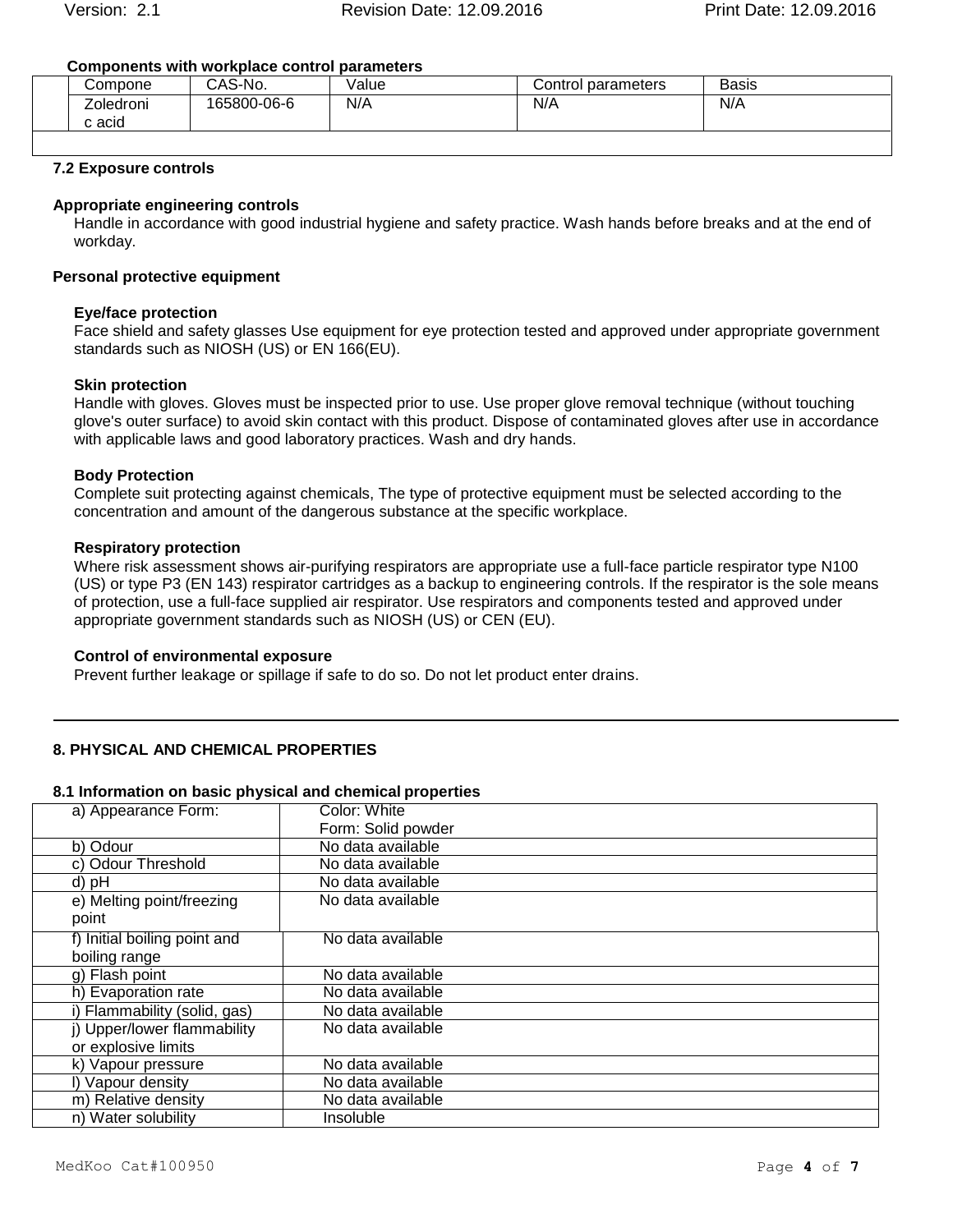| o) Partition coefficient: | log Pow: > 99     |
|---------------------------|-------------------|
| noctanol/water            |                   |
| p) Auto-ignition          | No data available |
| q) Decomposition          | No data available |
| r) Viscositv              | No data available |
| s) Explosive properties   | No data available |
| t) Oxidizing properties   | No data available |

#### **8.2 Other safety information**

No data available

### **9. STABILITY AND REACTIVITY**

- **9.1 Reactivity :** No data available
- **9.2 Chemical stability:** Stable under recommended storage conditions.
- **9.3 Possibility of hazardous reactions:** No data available
- **9.4 Conditions to avoid:** No data available
- **9.5 Incompatible materials:** No data available
- **9.6 Hazardous decomposition products** Hazardous decomposition products formed under fire conditions. - Carbon oxides, Nitrogen oxides (NOx) Other decomposition products - No data available In the event of fire: see section 5

## **10. TOXICOLOGICAL INFORMATION**

#### **10.1 Information on toxicological effects**

| <b>Acute toxicity</b> | No data available         |
|-----------------------|---------------------------|
| Inhalation:           | No data available         |
| Inhalation:           | Irritating to respiratory |
| Dermal                | No data available         |

### **Skin corrosion/irritation:** No data available **Serious eye damage/eye irritation:** No data available

**Respiratory or skin sensitisation Germ cell mutagenicity:** No data available Hamster: No data available Lungs: No data available Cytogenetic analysis: No data available Mouse: No data available Micronucleus test: No data available

#### **Carcinogenicity**

| IARC:            | No component of this product present at levels greater than or equal to 0.1% is identified as<br>probable.                                     |
|------------------|------------------------------------------------------------------------------------------------------------------------------------------------|
| NTP:             | No component of this product present at levels greater than or equal to 0.1% is identified as a<br>known or anticipated carcinogen by NTP.     |
| <b>OSH</b><br>А: | No component of this product present at levels greater than or equal to 0.1% is identified as a<br>carcinogen or potential carcinogen by OSHA. |

#### **Reproductive toxicity**

Reproductive toxicity - Rat - No data available Maternal Effects: No data available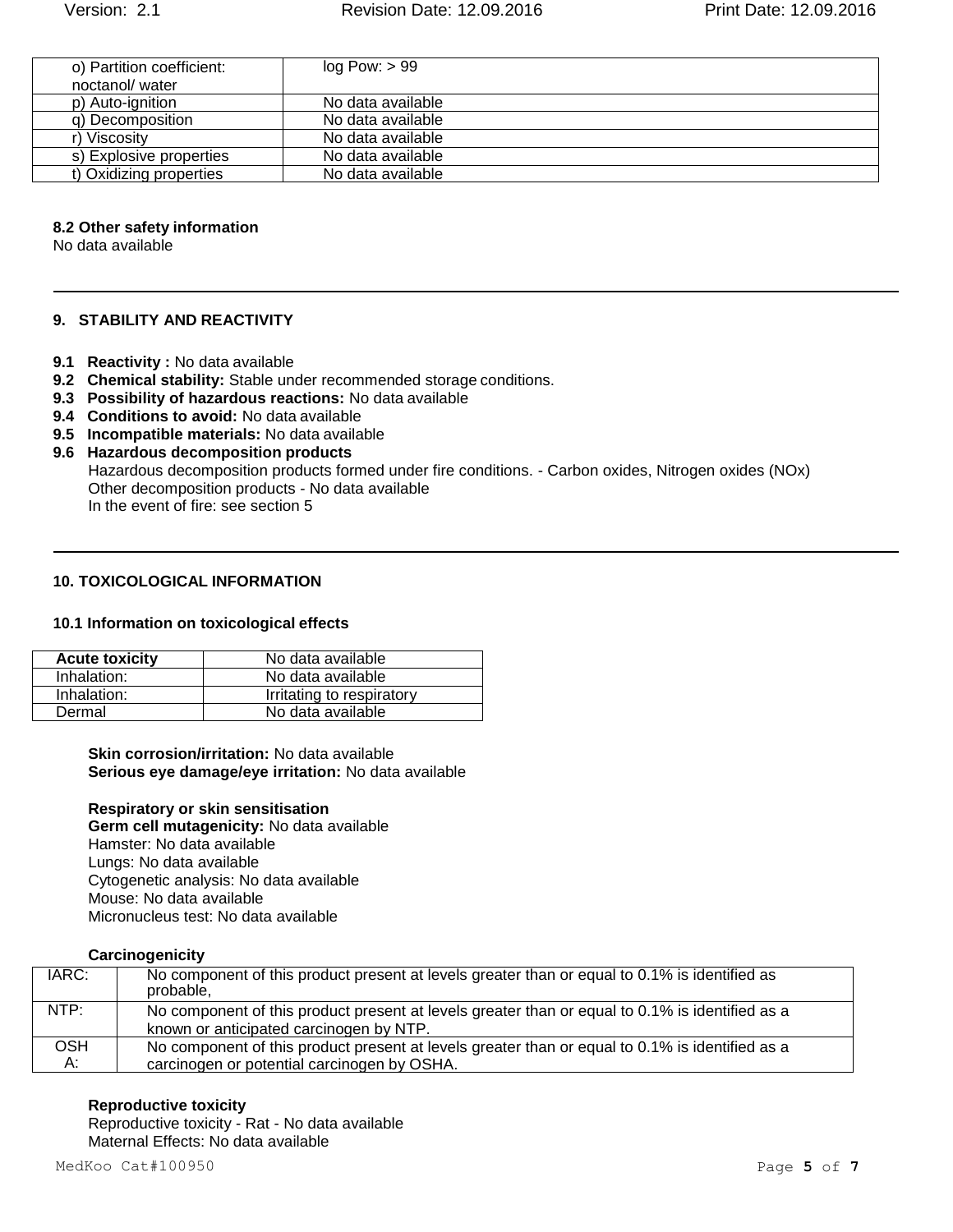Reproductive toxicity - Rat - No data available Effects on Newborn: No data available Developmental Toxicity - Rat - No data available Specific Developmental Abnormalities: No data available

**Specific target organ toxicity - single exposure** Inhalation - May cause respiratory irritation.

#### **Specific target organ toxicity - repeated exposure:** No data available

**Aspiration hazard:** No data available

### **Additional Information**

RTECS: DA8340700 Alopecia., Liver injury may occur., Kidney injury may occur., Nausea, Headache, Vomiting, bone marrow depression Stomach - Irregularities - No data available Central nervous system - No data available Kidney - Irregularities - No data available Heart - Irregularities - No data available Stomach - Irregularities - No data available Stomach - Irregularities - No data available Kidney - Irregularities - No data available Stomach - Irregularities - No data available

### **11. ECOLOGICAL INFORMATION**

- **11.1 Toxicity:** No data available
- **11.2 Persistence and degradability:** No data available
- **11.3 Bioaccumulative potential:** No data available
- **11.4 Mobility in soil:** No data available
- **11.5 Results of PBT and vPvB assessment** PBT/vPvB assessment not available as chemical safety assessment not required/not conducted
- **11.6 Other adverse effects:** No data available

#### **12. DISPOSAL CONSIDERATIONS**

#### **12.1 Waste treatment methods**

#### **Product**

Offer surplus and non-recyclable solutions to a licensed disposal company. Contact a licensed professional waste disposal service to dispose of this material. Dissolve or mix the material with a combustible solvent and burn in a chemical incinerator equipped with an afterburner and scrubber.

#### **Contaminated packaging**

Dispose of as unused product.

### **13. TRANSPORT INFORMATION**

**DOT (US):** Not dangerous goods **IMDG:** Not dangerous goods **IATA:** Not dangerous goods